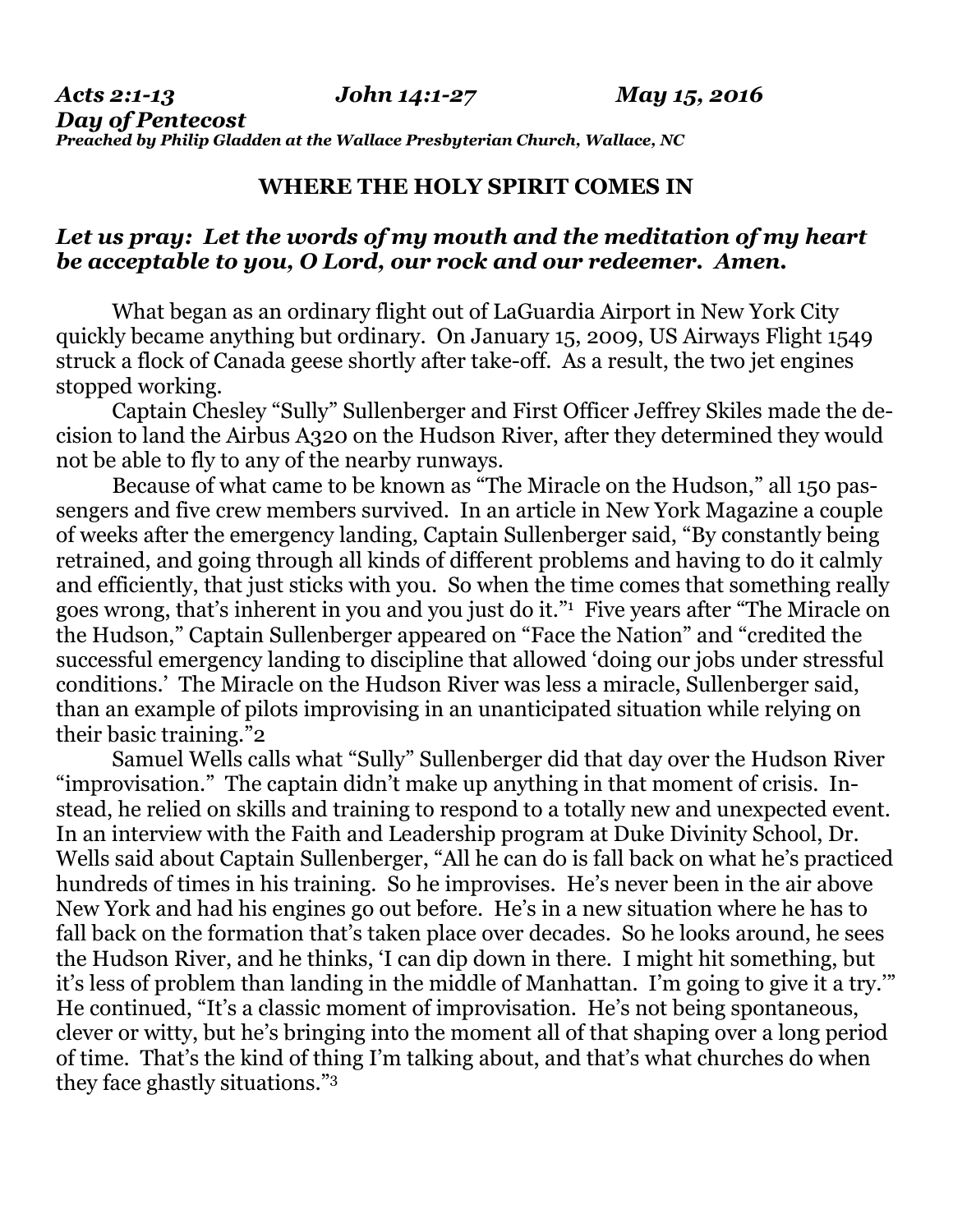On this Day of Pentecost, let's think about what it might mean for us to be an "improvisational church," not just when we face ghastly situations, but as we try to live as faithful disciples of Jesus Christ day in and day out.

 Imagine how the disciples must have felt as they sat around the table with Jesus that night. They celebrated the traditional Passover meal, which they must have done many, many times before. No doubt, they could recite the scriptures by heart and go through the motions of the meal by rote. The tradition was ingrained in them. Then Jesus did two very unexpected things.

 First, he got up from the table, put a towel around himself, and began to wash the disciples' feet. He told them, "So if I, your Lord and Teacher, have washed your feet, you also ought to wash one another's feet. For I have set you an example, that you also should do as I have done to you." (John 13:14-15)

 Next, Jesus told them he was about to leave them: "In my Father's house there are many dwelling places. If it were not so, would I have told you that I go to prepare a place for you?" (John 14:2)

 The master becomes the servant. The Messiah talks about dying. Their friend says he is going away. What are they supposed to do?

 The great teacher of preachers, Fred Craddock, asks us to imagine the disciples as children — brothers and sisters — playing on the living room floor. They look up to see Mom and Dad putting on their coats, obviously getting ready to leave. The children have three questions: (1) Where are you going? (2) Can we come with you? (3) Who is going to stay with us while you're gone?

 That's a great analogy for this story about Jesus promising the gift of the Holy Spirit to his disciples. (1) Where are you going? "I go to prepare a place for you." (2) Can we come with you? No, "and if I go and prepare a place for you, I will come again and will take you to myself, so that where I am, there you may be also." (3) Who is going to stay with us while you're gone? "I will not leave you orphaned . . . I will ask the Father, and he will give you another Advocate, to be with you forever."

 Among the many things Jesus says the Holy Spirit, the Advocate, will do for the disciples and the church (that includes you and me) is this promise, "I have said these things to you while I am still with you. But the Advocate, the Holy Spirit, whom the Father will send in my name, will teach you everything, and remind you of all that I have said to you." (John 14:25-26)

 What does that have to do with being an "improvisational church"? Jesus tells his disciples that the Holy Spirit will teach them everything and remind them of everything he said to them. As someone has said, when the Holy Spirit teaches us everything, we will be grounded in God's Word. We are reminded of what Jesus said and did. As the church we are called to tell and retell that Good News, to pass on the tradition. But we are also called to discern the meaning of that Good News — what Jesus said and did — in new situations that confront us in our Christian lives and in the church. As Samuel Wells says about improvisation being grounded in the fundamen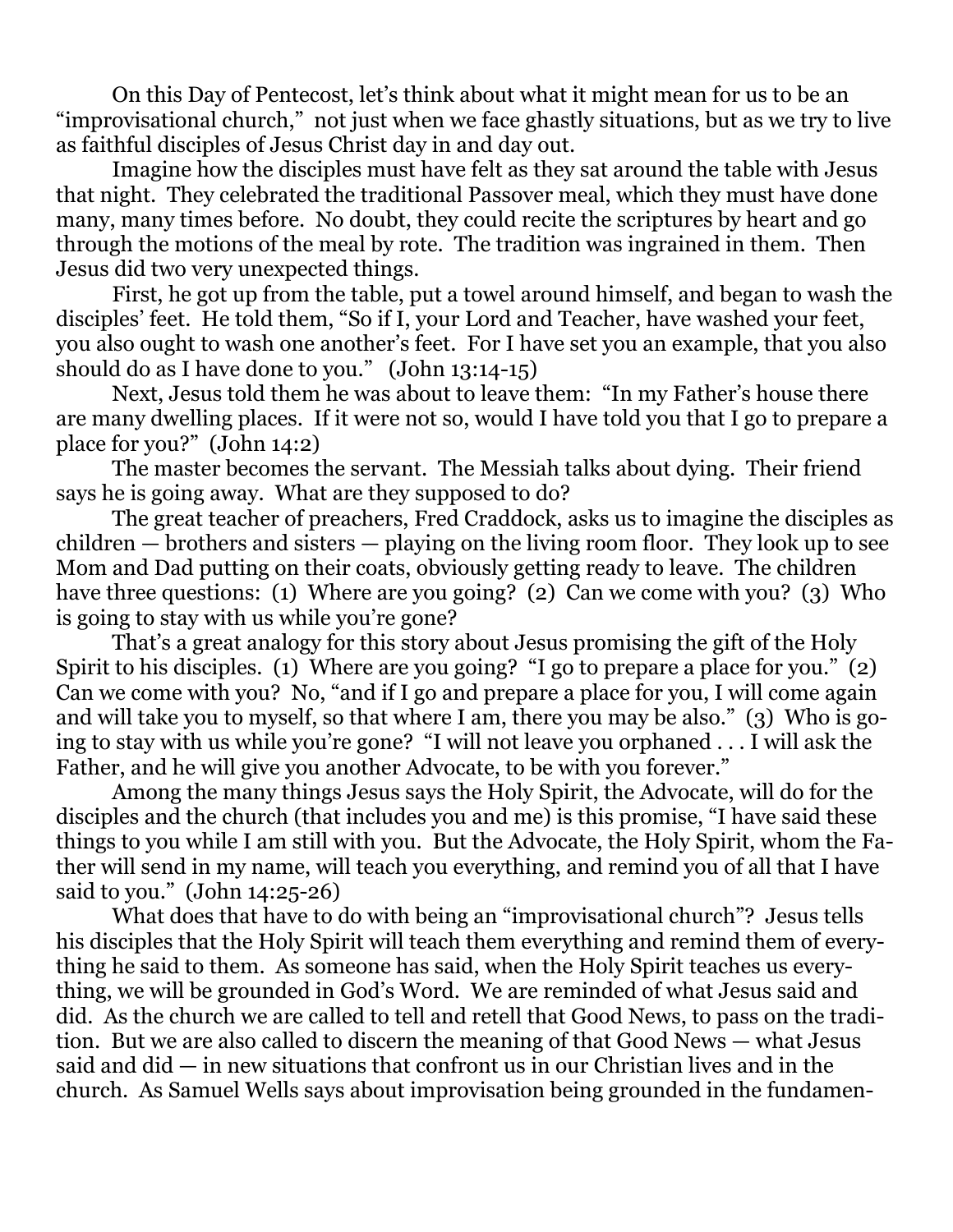tals and hours of preparation, in a new situation the church has to fall back on the formation that's taken place over decades.

 Why do we need that kind of Christian and spiritual formation over the years? Because Jesus gives the Holy Spirit to his followers and sends them/us out with a job to do. "Very truly, I tell you, the one who believes in me will also do the works that I do and, in fact, will do greater works than these, because I am going to the Father." (John 14:12)

 Did you hear what Jesus said about our calling as his disciples/followers? "The one who believes in me will also do the works that I do . . . and, in fact, will do greater works than these." That's incredible! In his physical absence, the church is called and sent out to do what Jesus himself was doing.

 If we're honest, we might react the same way the disciples probably reacted when they heard Jesus talk this way. Who? Us? You want us to do what? How are we supposed to do what you've been doing? Are you sure about this, Jesus?

 Then we're pretty quick to trot out all of our excuses about why we can't do what Jesus calls us to do, what Jesus himself had been doing. It's too hard! We don't have enough resources! We don't know what we're supposed to do! We've never done that before! We don't want to do what you're asking us to do! And the list can go on and on. But Jesus says, "I will not leave you orphaned . . . the Father will give you another Advocate, to be with you forever."

 St. Augustine, the 4th century theologian and church father, has been quoted as saying, "Without God I can't, but without me God won't." Theologian Gordon Fee tells about working his way through college. As part of his job, he had to pick up materials from the desk of a young woman. Sometimes they would have conversations. When she found out he was studying for the ministry, she confronted him with her frustrations about believing in God. "If there is a God up there, out there, somewhere, why doesn't he *say* something, why doesn't he *do* something?"

 That's not just the question of a non-believer, Dr. Fee observes. Even the most faithful Christian wonders the same thing in the face of everything that goes on in this world. Dr. Fee says the young woman's question is a lot like Philip's statement to Jesus, "Lord, show us the Father, and we will be satisfied." (John 14:8)

 Dr. Fee writes, " 'Show us the Father.' 'Why doesn't God say something, do something?' John's answer is that in Jesus of Nazareth, God's only Son, God has indeed said something and done something. This is good news that needs telling and retelling. That is where we come in; however, the task is not ours alone, and that is where the Holy Spirit comes in."4

 But what are we supposed to do? Jesus says, "If you love me, you will keep my commandments." Earlier that evening, Jesus had told his disciples, "Little children, I am with you only a little longer. You will look for me; and as I said to the Jews so now I say to you, 'Where I am going, you cannot come.' I give you a new commandment, that you love one another. Just as I have loved you, you also ought to love one another. By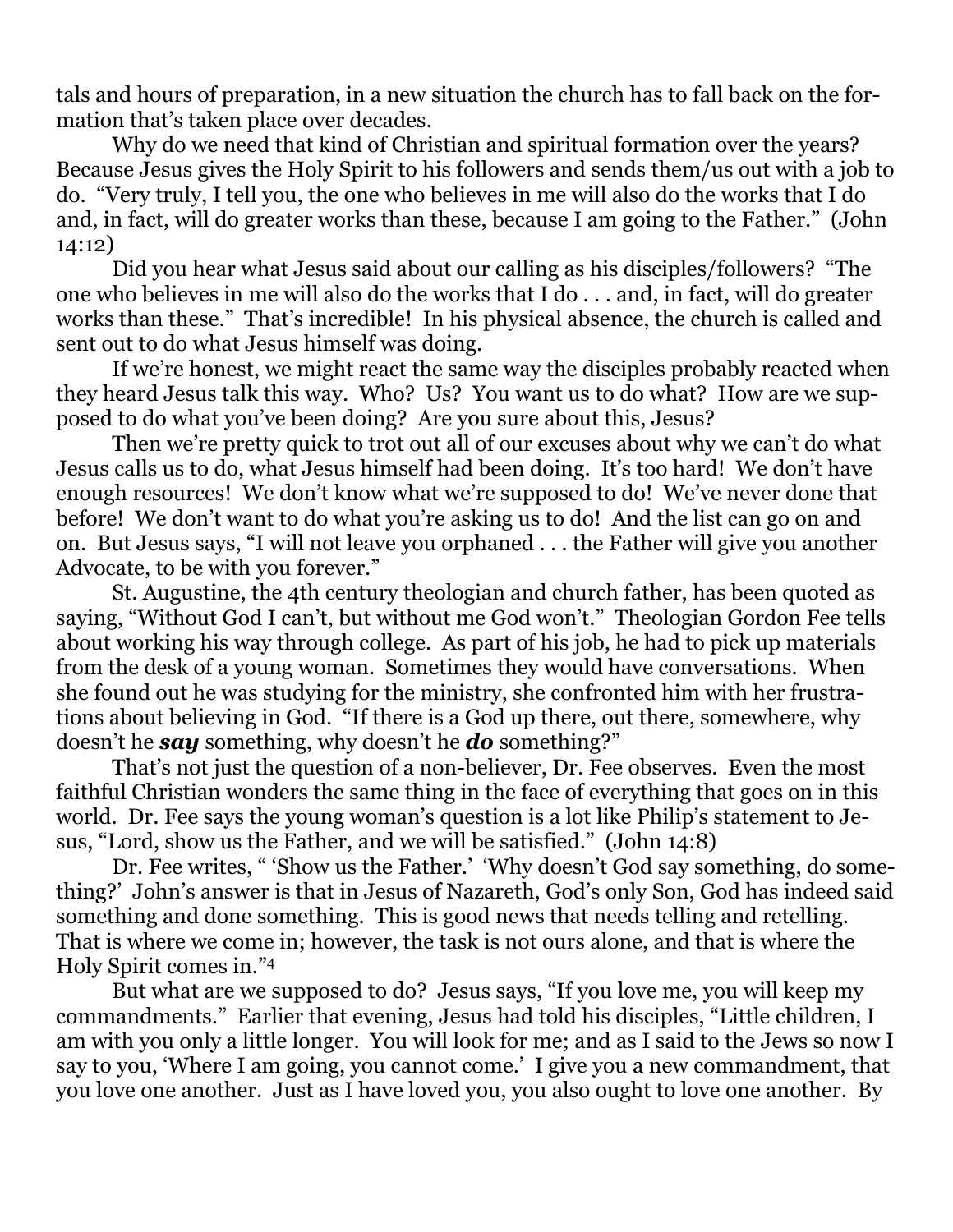this everyone will know that you are my disciples, if you have love for one another." (John 13:33-35)

 But it's so hard, Jesus! *"I will not leave you orphaned."* But we don't know what to do, Jesus! *"The Advocate, the Holy Spirit, whom the Father will send in my name, will teach you everything, and remind you of all that have said to you.*" But what you're asking us to do is so scary and unknown, Jesus! *"Do not let your hearts be troubled. Believe in God, believe also in me. Peace I leave with you; my peace I give to you."*

 Philip said, "Show us the Father and we will be satisfied." Jesus answered him, "Whoever has seen me has seen the Father." We might say, "Show us the Holy Spirit and we will be satisfied." Jesus might answer us, "Whoever has seen what I have done has seen what the Holy Spirit will do." Someone has said that "the Holy Spirit brings Jesus' actions into the present tense."

 The same Spirit who was present at Creation . . . the same Spirit who fell upon the prophets and kings with great power . . . the same Spirit who descended on Jesus at his baptism . . . the same Spirit who raised Jesus from the dead . . . the same Spirit who came upon the frightened disciples with a sound like the rush of a violent wind and divided tongues as of fire . . . that same Spirit is our Advocate, our Helper, our Comforter, our Companion, our Teacher . . . that same Spirit comes in when and where we need God's power to do what God calls us to do in the name of Jesus Christ.

 On this Day of Pentecost, let us be thankful for God's Holy Spirit, the Spirit of the Risen Christ. For,

In a broken and fearful world the Spirit gives us courage to pray without ceasing, to witness among all peoples to Christ as Lord and Savior, to unmask idolatries in church and culture, to hear the voices of peoples long silenced, and to work with others for justice, freedom, and peace. In gratitude to God, empowered by the Spirit, we strive to serve Christ in our daily tasks and to live holy and joyful lives, even as we watch for God's new heaven and new earth,

praying, "Come, Lord Jesus!"5

Let us strive to be an "improvisational church" — "Built upon a firm foundation, Jesus Christ, the Cornerstone, still the church is called to mission that God's love shall be made known."6